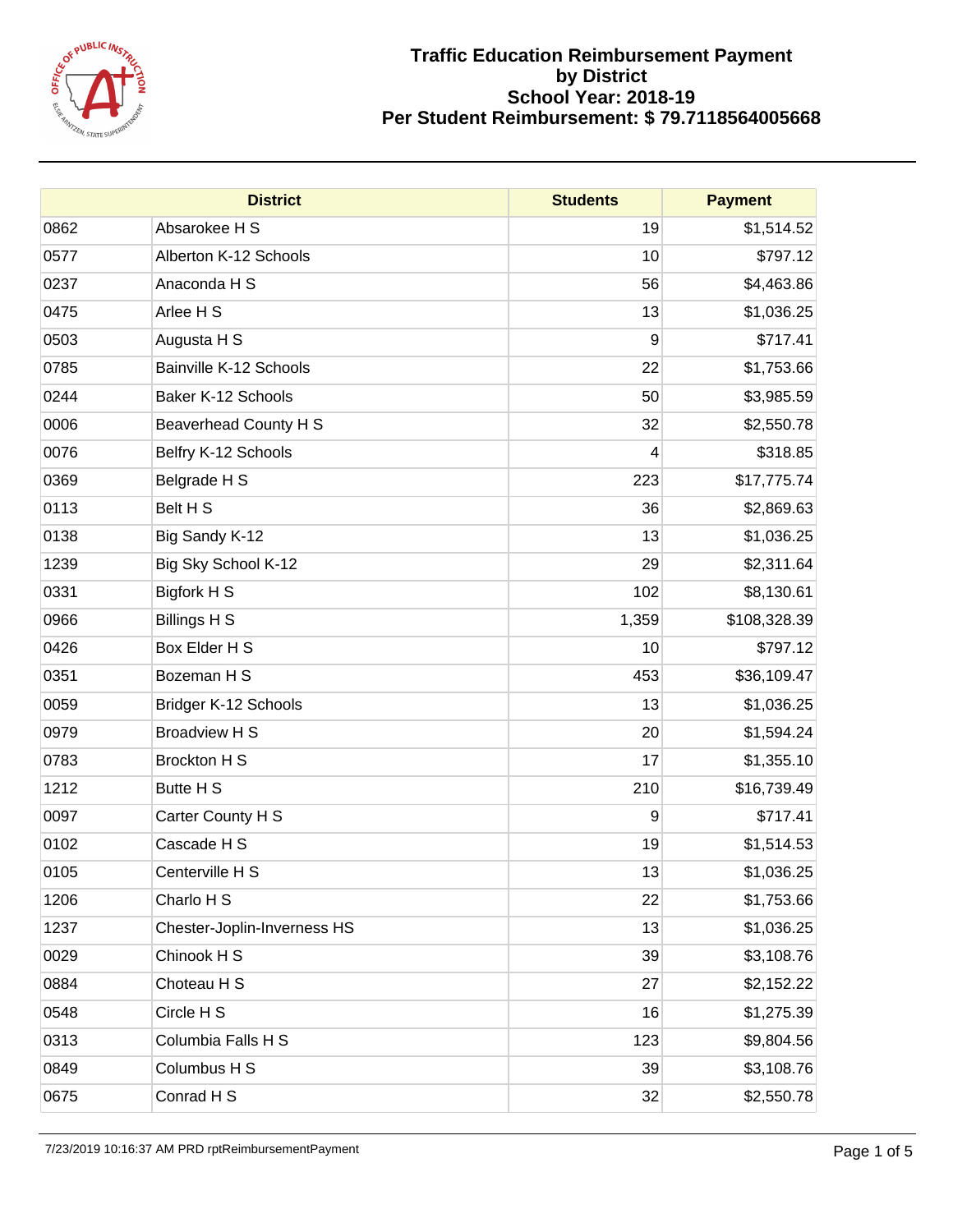

|      | <b>District</b>             | <b>Students</b> | <b>Payment</b> |
|------|-----------------------------|-----------------|----------------|
| 0731 | Corvallis K-12 Schools      | 128             | \$10,203.12    |
| 0778 | Culbertson H S              | 14              | \$1,115.97     |
| 0192 | Custer County H S           | 112             | \$8,927.73     |
| 0403 | Cut Bank H S                | 23              | \$1,833.37     |
| 0740 | Darby K-12 Schools          | 22              | \$1,753.66     |
| 0207 | Dawson H S                  | 75              | \$5,978.39     |
| 0648 | Dodson K-12                 | 8               | \$637.69       |
| 0420 | Drummond H S                | 10              | \$797.12       |
| 1235 | Dutton/Brady K-12 Schools   | 5               | \$398.56       |
| 0546 | Ennis K-12 Schools          | 30              | \$2,391.36     |
| 0891 | Fairfield H S               | 25              | \$1,992.80     |
| 0751 | Fairview H S                | 25              | \$1,992.80     |
| 0259 | Fergus H S                  | 36              | \$2,869.63     |
| 0311 | Flathead H S                | 480             | \$38,261.69    |
| 0743 | Florence-Carlton K-12 Schls | 61              | \$4,862.42     |
| 0791 | Forsyth H S                 | 30              | \$2,391.36     |
| 0134 | Fort Benton H S             | 17              | \$1,355.10     |
| 0599 | Frenchtown K-12 Schools     | 85              | \$6,775.51     |
| 0787 | Froid H S                   | 18              | \$1,434.81     |
| 0072 | Fromberg K-12               | 19              | \$1,514.53     |
| 1191 | Gardiner H S                | 15              | \$1,195.68     |
| 0378 | Garfield County H S         | 11              | \$876.83       |
| 0154 | Geraldine K-12              | 4               | \$318.85       |
| 0473 | Geyser H S                  | 4               | \$318.85       |
| 0926 | Glasgow K-12 Schools        | 60              | \$4,782.71     |
| 0269 | Grass Range H S             | 5               | \$398.56       |
| 0099 | Great Falls H S             | 607             | \$48,385.10    |
| 0735 | Hamilton K-12 Schools       | 72              | \$5,739.25     |
| 1189 | Hardin H S                  | 56              | \$4,463.86     |
| 0031 | Harlem H S                  | 10              | \$797.12       |
| 0946 | Harlowton H S               | 9               | \$717.41       |
| 0428 | Havre H S                   | 90              | \$7,174.07     |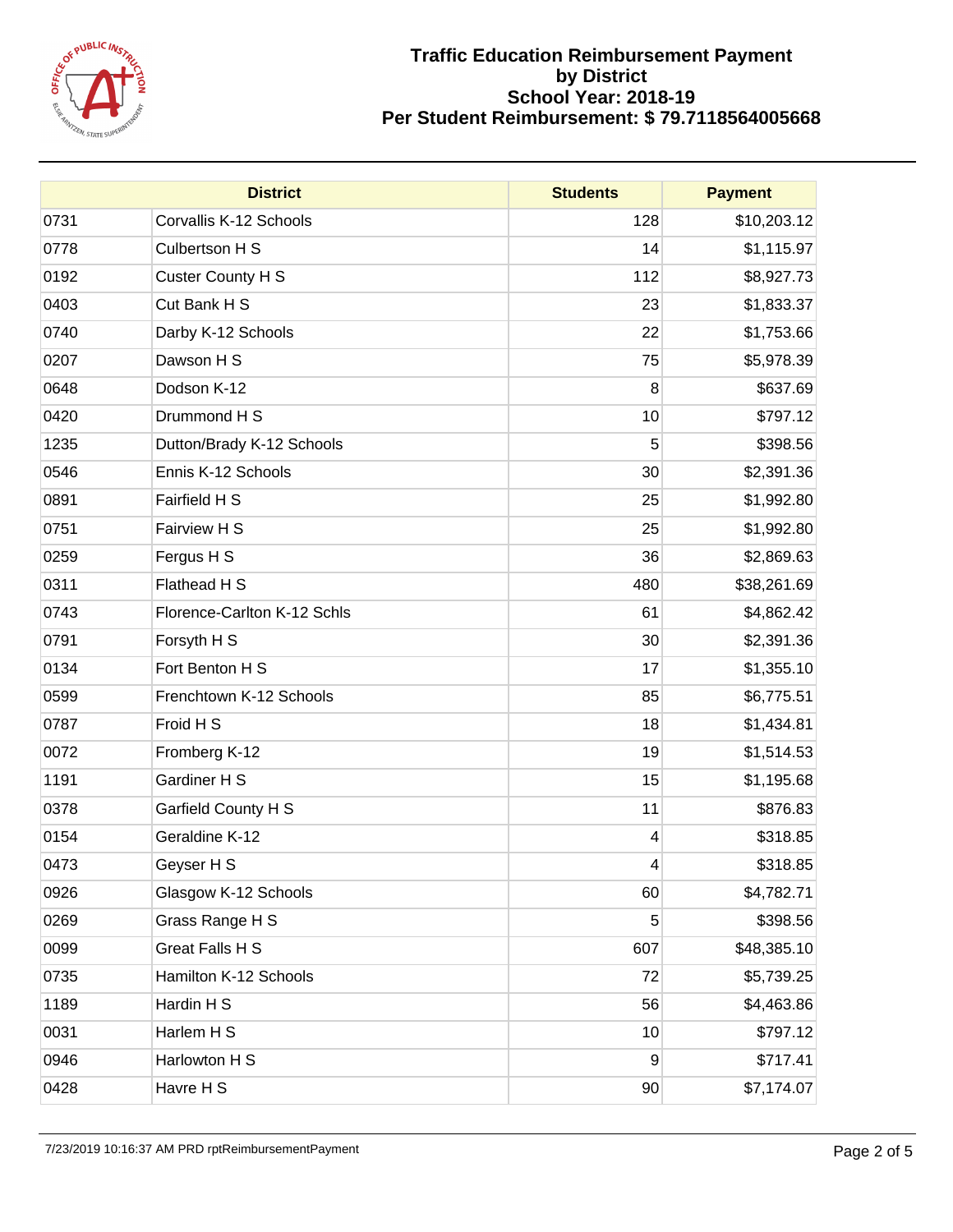

|      | <b>District</b>              | <b>Students</b> | <b>Payment</b> |
|------|------------------------------|-----------------|----------------|
| 1226 | Heart Butte K-12 Schools     | 16              | \$1,275.39     |
| 0488 | Helena H S                   | 562             | \$44,798.06    |
| 0146 | Highwood K-12                | 11              | \$876.83       |
| 0469 | Hobson K-12 Schools          | 18              | \$1,434.81     |
| 0815 | Hot Springs K-12             | $\overline{7}$  | \$557.98       |
| 0983 | Huntley Project K-12 Schools | 60              | \$4,782.71     |
| 0457 | Jefferson H S                | 70              | \$5,579.83     |
| 0061 | Joliet H S                   | 26              | \$2,072.51     |
| 0769 | Lambert H S                  | 6               | \$478.27       |
| 0971 | Laurel H S                   | 191             | \$15,224.96    |
| 0522 | Libby K-12 Schools           | 52              | \$4,145.02     |
| 0009 | Lima K-12 Schools            | 3               | \$239.14       |
| 0528 | Lincoln County H S           | 52              | \$4,145.02     |
| 1241 | Lockwood K-12                | 18              | \$1,434.81     |
| 0659 | Malta K-12 Schools           | 42              | \$3,347.90     |
| 0348 | Manhattan High School        | 39              | \$3,108.76     |
| 0608 | Melstone H S                 | 5               | \$398.56       |
| 0584 | Missoula H S                 | 569             | \$45,356.04    |
| 1234 | North Star HS                | 9               | \$717.41       |
| 0812 | Noxon H S                    | 12              | \$956.54       |
| 0847 | Park City H S                | 36              | \$2,869.63     |
| 0613 | Park H S                     | 64              | \$5,101.56     |
| 0416 | Philipsburg K-12 Schools     | 19              | \$1,514.53     |
| 0803 | Plains K-12                  | 38              | \$3,029.05     |
| 0828 | Plentywood K-12 Schools      | 26              | \$2,072.51     |
| 0478 | Polson H S                   | 100             | \$7,971.19     |
| 0776 | Poplar H S                   | 21              | \$1,673.95     |
| 0706 | Powder River Co Dist H S     | 18              | \$1,434.81     |
| 0713 | Powell County H S            | 30              | \$2,391.36     |
| 0895 | Power H S                    | 11              | \$876.83       |
| 0057 | Red Lodge H S                | 36              | \$2,869.63     |
| 0228 | Richey H S                   | 6               | \$478.27       |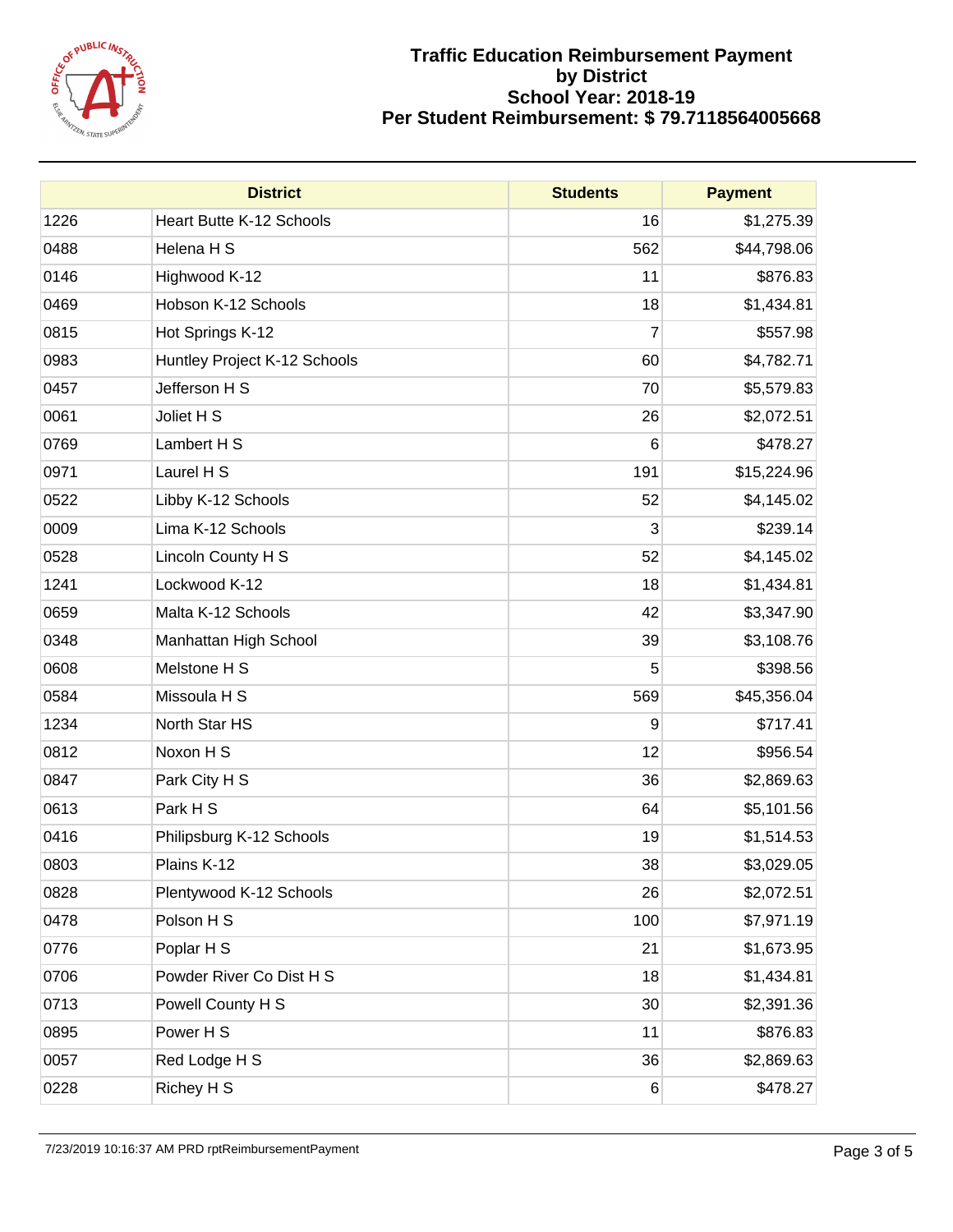

|      | <b>District</b>           | <b>Students</b> | <b>Payment</b> |
|------|---------------------------|-----------------|----------------|
| 0069 | Roberts K-12 Schools      | 15              | \$1,195.68     |
| 1229 | Rocky Boy H S             | 20              | \$1,594.24     |
| 1200 | Ronan H S                 | 71              | \$5,659.54     |
| 0606 | Roundup High School       | 27              | \$2,152.22     |
| 0407 | Ryegate K-12 Schools      | 5               | \$398.56       |
| 0657 | Saco H S                  | 9               | \$717.41       |
| 0748 | Savage H S                | 5               | \$398.56       |
| 0194 | Scobey K-12 Schools       | 21              | \$1,673.95     |
| 0911 | Shelby H S                | 27              | \$2,152.22     |
| 0986 | Shepherd H S              | 67              | \$5,340.69     |
| 0538 | Sheridan H S              | 30              | \$2,391.36     |
| 1228 | Shields Valley H S        | 19              | \$1,514.53     |
| 0746 | Sidney H S                | 97              | \$7,732.05     |
| 0118 | Simms H S                 | 39              | \$3,108.76     |
| 0481 | St Ignatius K-12 Schools  | 19              | \$1,514.53     |
| 0582 | St Regis K-12 Schools     | 14              | \$1,115.97     |
| 0464 | Stanford K-12 Schools     | 10              | \$797.12       |
| 0733 | Stevensville H S          | 50              | \$3,985.59     |
| 0903 | Sunburst K-12 Schools     | 17              | \$1,355.10     |
| 0579 | Superior K-12 Schools     | 23              | \$1,833.37     |
| 0882 | Sweet Grass County H S    | 40              | \$3,188.47     |
| 0726 | Terry K-12 Schools        | 6               | \$478.27       |
| 0805 | Thompson Falls H S        | 43              | \$3,427.61     |
| 0361 | Three Forks H S           | 48              | \$3,826.17     |
| 0055 | Townsend K-12 Schools     | 62              | \$4,942.14     |
| 0520 | Troy H S                  | 16              | \$1,275.39     |
| 0045 | Turner H S                | 13              | \$1,036.25     |
| 0540 | Twin Bridges K-12 Schools | 18              | \$1,434.81     |
| 0680 | Valier H S                | 13              | \$1,036.25     |
| 0738 | Victor K-12 Schools       | 30              | \$2,391.36     |
| 0374 | West Yellowstone K-12     | 20              | \$1,594.24     |
| 0570 | White Sulphur Spgs K-12   | 14              | \$1,115.97     |